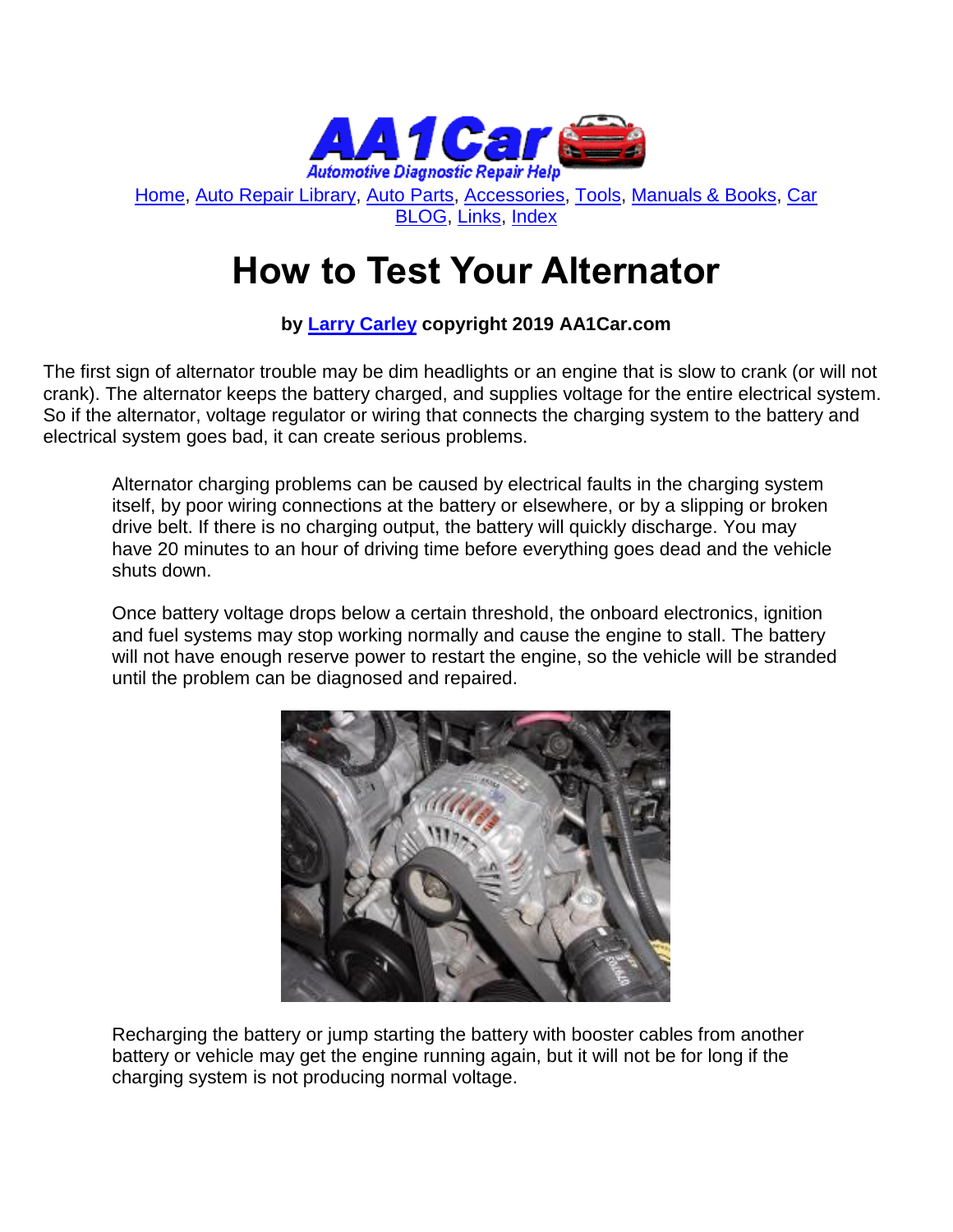*Warning: Never disconnect a battery cable while the engine is running to "test" your alternator. Doing so can produce a high voltage spike that may damage the alternator or other electronics.*

## **ALTERNATOR CHARGING OUTPUT**



The alternator is the heart of the charging system. It generates all the power needed to keep the battery fully charged and to operate everything electrical in the vehicle. The alternator is mounted on the engine and is belt-driven off the crankshaft pulley by a serpentine belt or v-belt. The alternator produces alternating current (AC), which is converted to direct current (DC) by a six

diode rectifier, which is usually located inside the back of the unit. Diodes only pass current in one direction, which is how they convert AC current to DC. Three positive diodes control the positive side of the AC sine wave, while three negative diodes control the negative side.

The alternator's charging output increases in proportion to the electrical load on the charging system and engine speed. Output is low at idle and increases with RPM. Maximum output is typically achieved at speeds above 2,500 RPM.

## **ALTERNATOR VOLTAGE REGULATION**

Charging output of the alternator is controlled by a voltage regulator which may be mounted inside or on the back of the alternator (internally regulated), or somewhere else under the hood (externally regulated). On most newer vehicles, the powertrain control module (PCM) regulates charging output.

On older vehicles, the voltage regulator was electro-mechanical and used magnetic contacts to control the charging output of the alternator. Since the 1980s, most voltage regulators are solid-state electronic and use transistors to control charging output.

The actual output voltage produced by the alternator will vary depending on temperature and load, but will typically be about 1-1/2 to 2 volts higher than battery voltage. At idle, most charging systems will produce 13.8 to 14.3 volts with no lights or accessories on (although some may charge at a slightly higher voltage depending on temperature, engine RPM, type of battery, and the battery's state of charge). This can be measured by connecting the positive (+) and negative (-) test leads of a voltmeter to the battery posts while the engine is running.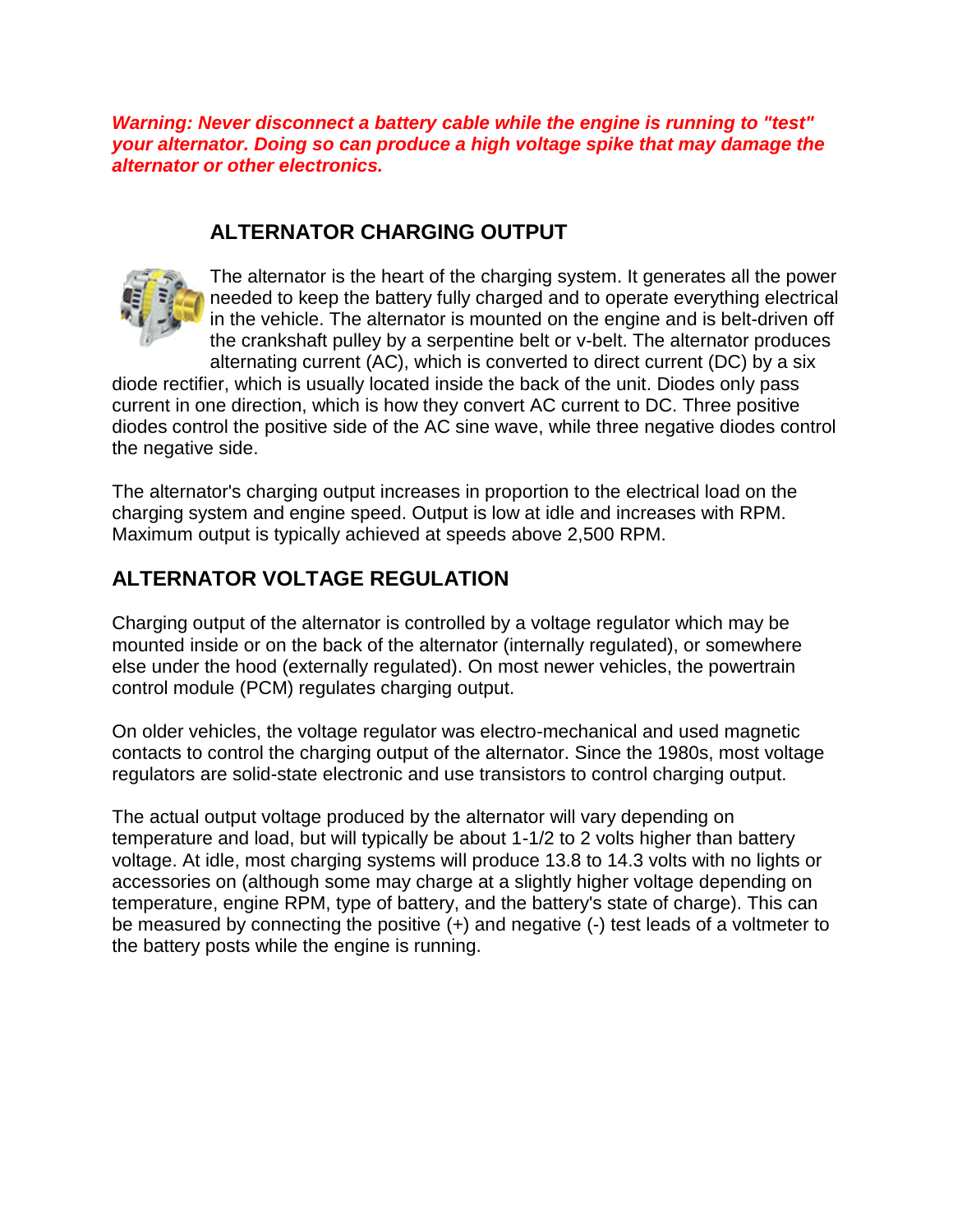

*The left photo shows normal alternator charging voltage with the engine idling. The photo at the right shows low charging voltage with the engine idling. A low reading tells you the charging system is not generating enough voltage to keep the battery charged or to meet the vehicle's electrical needs.*

## **HOW TO TEST ALTERNATOR CHARGING VOLTAGE**

Most alternators that are charging properly should produce a voltage of about 13.8 to 14.2 volts at idle with the lights and accessories off. Always refer to the vehicle manufacturer's specifications. Many Asian vehicles, for example, have higher charging voltages of around 15 volts.

When the engine is first started, the charging voltage should rise quickly to about two volts above base battery voltage, then taper off, leveling out at the specified voltage.

The exact charging voltage will vary according to the battery's state of charge, the load on the vehicle's electrical system, and temperature. The lower the temperature the higher the charging voltage, and the higher the temperature the lower the charging voltage. The "normal" charging voltage on a typical application might be 13.9 to 15.1 volts at 77 degrees F. But at 20 degrees F. below zero, the charging voltage might jump as high as 14.9 to 15.8 volts for a short period of time. On a hot engine on a hot day, the normal charging voltage might drop to 13.5 to 14.3 volts.

## **HOW TO TEST ALTERNATOR AMPERAGE OUTPUT**

In addition to checking the alternator's voltage output, you also need to check its current or amperage output. Amperage is how much current the alternator generates at a specified voltage and speed. Not long ago, an 80 amp alternator was considered a high output unit. Most late model alternators produce 120 to 155 amps or more. Current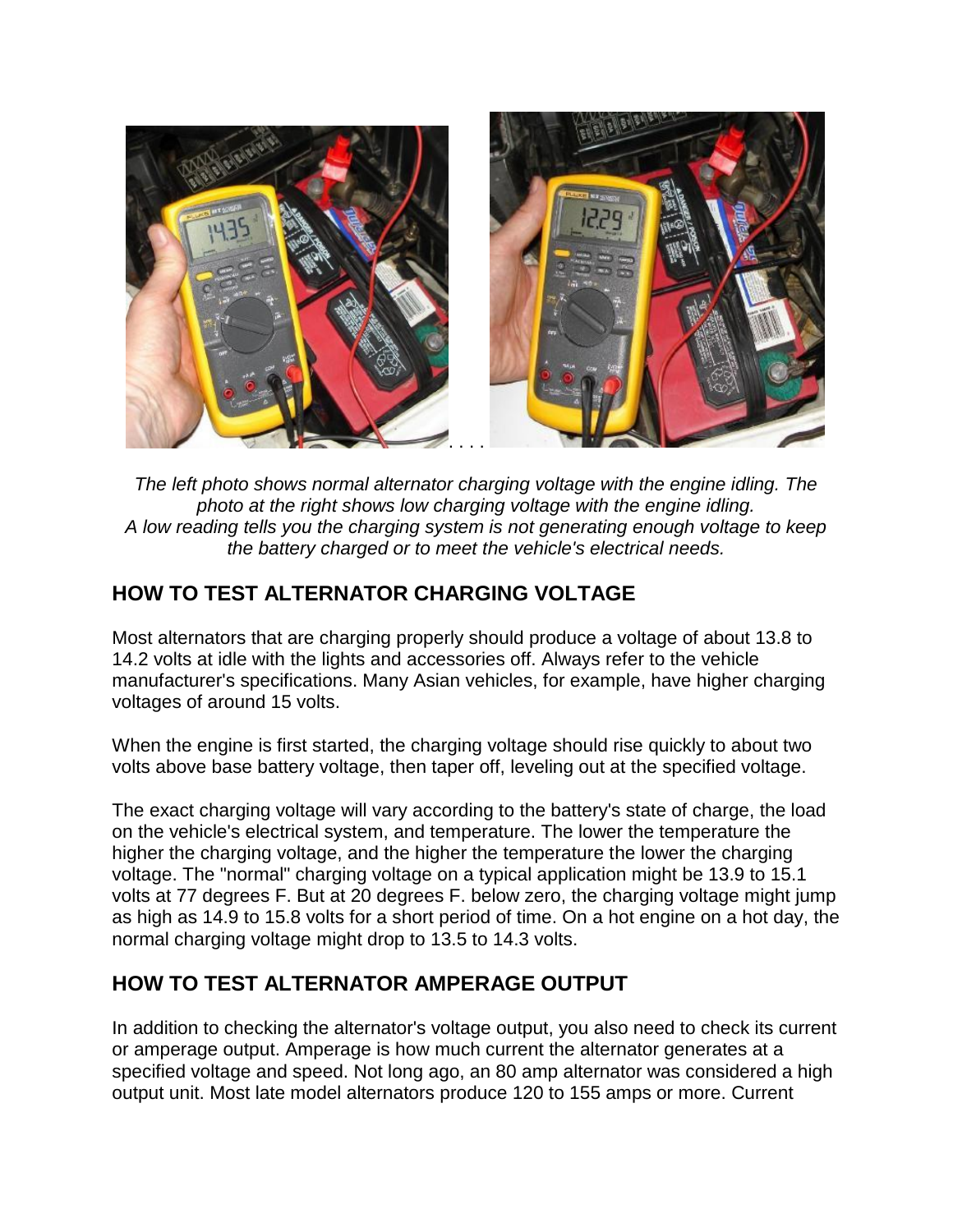output increases with engine speed, from around 20 to 50 amps at idle up to the unit's maximum output at 2,500 RPM or higher (refer to a service manual for the exact charging output specifications for your vehicle).

Charging output can be measured with an inductive amp probe clamped around the BAT (B+) wire that connects to the alternator. It can also be measured on an alternator bench tester in a auto parts store.

Alternator power ratings can also be given in Watts (which is volts times amps). Many alternators in foreign vehicles are rated in watts rather than amps. The important point here is to make sure a replacement alternator has the same power rating (in amps or watts) as the original so the charging system can maintain the same power output as before, should the alternator need to be replaced. In fact, on some applications upgrading to a higher output replacement alternator may be recommended if the vehicle has a history of alternator failures, or the vehicle has a megawatt aftermarket sound system, emergency or off-road lighting, or other power-hungry electrical accessories.

## **ALTERNATOR DIAGNOSIS CHART**

| <b>PROBLEM</b>                                                                                    | <b>POSSIBLE CAUSE</b>                                                                                                                                                                 | <b>ACTION</b>                                                                                                                                                                                                                                                                 |
|---------------------------------------------------------------------------------------------------|---------------------------------------------------------------------------------------------------------------------------------------------------------------------------------------|-------------------------------------------------------------------------------------------------------------------------------------------------------------------------------------------------------------------------------------------------------------------------------|
| Warning lamp does<br>not light, with ignition<br>ON and engine off                                | 1. Blown fuse<br>2. Lamp burned out<br>3. Wiring connections loose<br>4. Defective relay<br>5. Defective regulator                                                                    | 1. Check CHARGE, IGN, AND ENGINE<br>fuses; replace as needed after<br>correcting cause<br>2. Replace lamp<br>3. Check voltage drop in circuit, tighten<br>loose connections<br>4. Check relays, if used, for continuity<br>and proper operation<br>5. Check alternator output |
| Warning lamp does<br>not go out with engine<br>running; battery<br>overcharged or<br>undercharged | 1. Loose or worn drive belt<br>2. Defective battery or battery<br>connections<br>3. Blown fuse or fusible link<br>4. Defective relay, regulator, or alternator<br>5. Defective wiring | 1. Check drive belt; adjust or replace as<br>needed after correcting cause<br>2. Check battery and its connections<br>3. Check fuse and fusible link; replace<br>as needed<br>4. Check charging system output and<br>component operation, as needed<br>5. Check voltage drop  |
| Noise                                                                                             | 1. Loose or worn drive belt<br>2. Worn alternator bearings<br>3. Defective diode                                                                                                      | 1. Check drive belt; adjust or replace,<br>as needed<br>2. Replace the alternator<br>3. Replace the alternator                                                                                                                                                                |

#### **CHARGING SYSTEM TROUBLESHOOTING**

Source: Toyota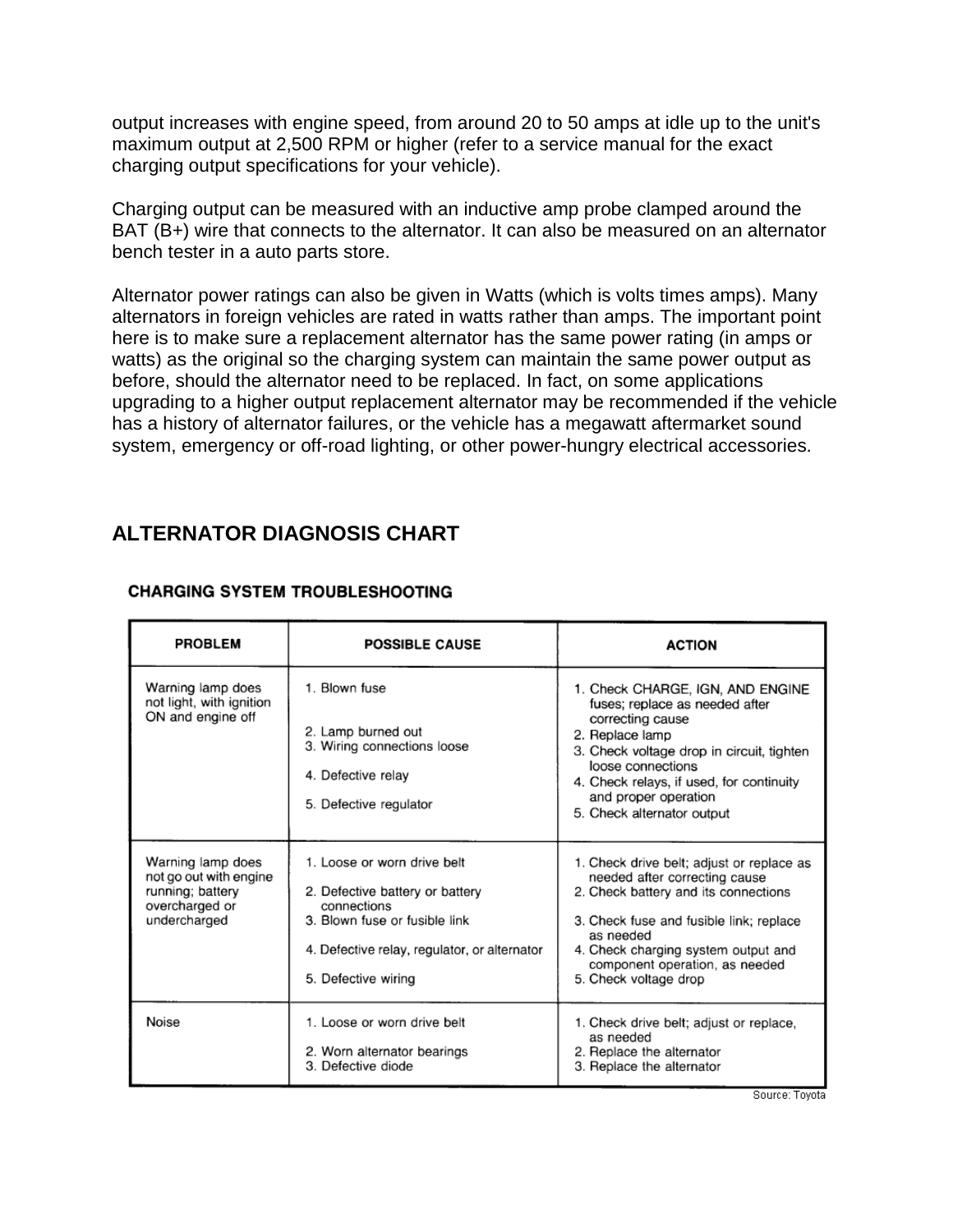# **AA1Car.com Alternator Diagnosis Chart**

#### Symptom:

Alternator fails to charge (indicator light may be on)



Low charging rate (battery run down)



**Excessive charging rate** (battery may have low water)



**Battery fails to hold charge** (or battery dead)



**Alternator noise** 



**\_**

#### **Possible Causes:**

- Slipping or broken alternator belt
- Open diodes
- Open circuit in stator windings
- Open charging circuit
- -Open field circuit
- -- Worn brushes or slip rings
- Defective voltage regulator
- -Slipping alternator belt
- Corroded/loose battery terminals
- High resistance in charging circuit
- Poor alternator/regulator ground
- Open or grounded stator windings
- -Shorted or open alternator diodes
- -Defective regulator
- --- Poor regulator ground (A-circuit)
- No positive voltage to regulator (B-circuit)
- Regulator not properly grounded (B-circuit alternators)
- No positive voltage to regulator (A-circuit alternators)
- Regulator set too high or contacts stuck
- (older mechanical regulators)
- Defective regulator
- Grounded alternator field circuit
- Low charging rate (or battery dead)
- Voltage drain on battery when ignition is off
- -Surface corrosion on battery
- -Sulfated battery plates
- Low or contaminated electrolyte
- Damaged battery cells
- Bad shaft bearing
- Open or shorted diodes
- Open or shorted stator windings
- Mechanical interference or rubbing
- Loose or bent pulley

Copyright www.AA1Car.com

#### **ALTERNATOR OVERHEATING**

High underhood temperatures are hard on alternators, and high electrical loads create even more heat. The higher the charging load on the alternator, the hotter it runs. To control the heat, alternators have an internal and/or external fan that pulls air through the housing to help cool the "rotor" (the rotating part inside the alternator) and the

**\_\_\_\_\_\_\_\_\_\_\_\_\_\_\_\_\_\_\_\_\_\_\_\_\_\_\_\_\_\_\_\_\_\_\_\_\_\_\_\_\_\_\_\_\_\_\_\_\_\_\_\_\_\_\_\_\_\_\_\_\_\_**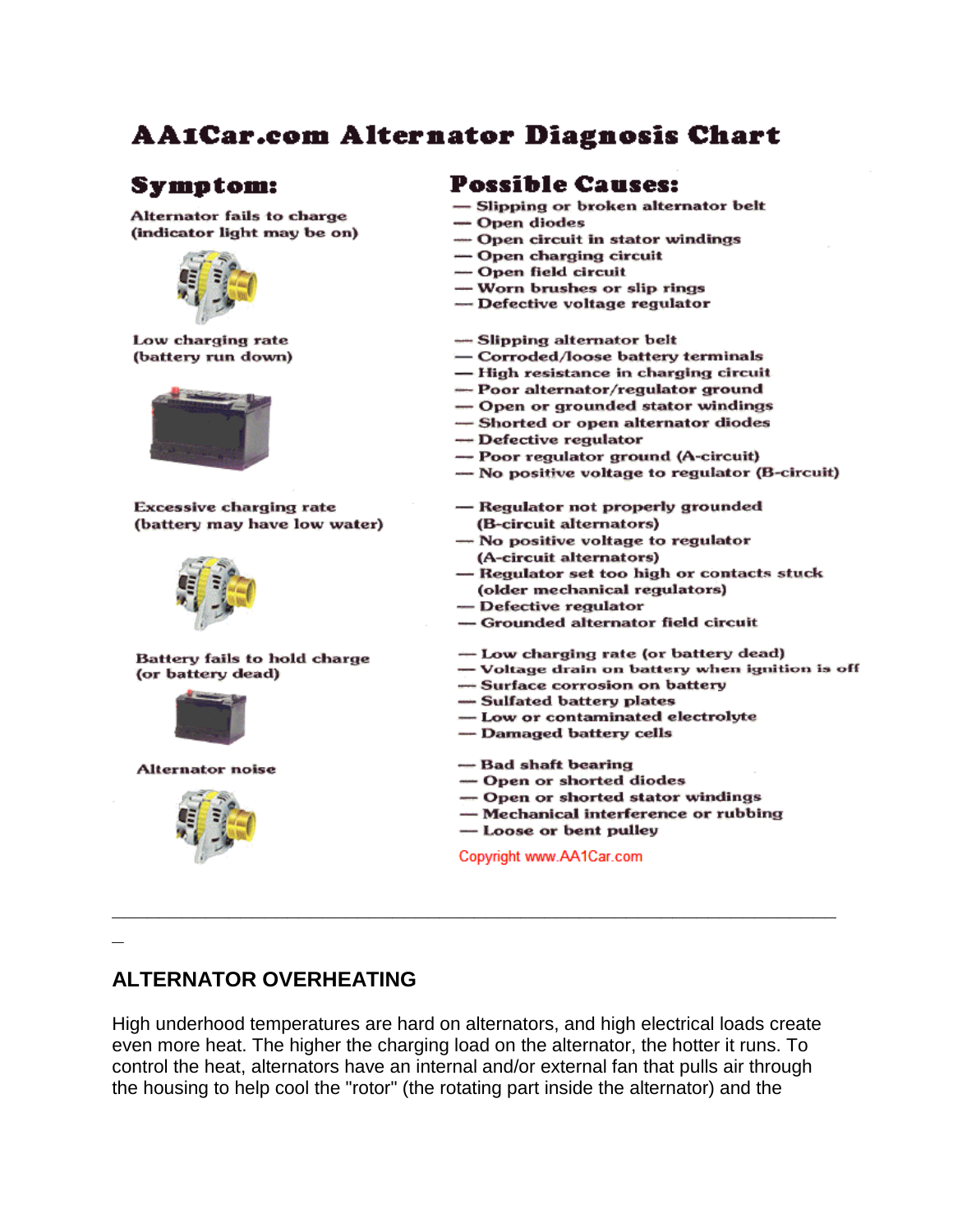"stator" (the stationary field coils or windings that surround the rotor). Some high output units have two fans to increase cooling.

If the alternator is working hard under a heavy load at low RPM (especially during hot weather), there may not be enough cooling to prevent the unit from overheating. Excessive heat may damage the windings and/or wiring connections inside the unit, causing it to fail. This tends to be more of a problem on vehicles where the location of the alternator restricts airflow and cooling.

## **BAD ALTERNATOR WIRING CONNECTIONS**

The alternator may be forced to work harder than normal if the battery cables, ground straps or other electrical connections in the charging circuit are dirty or loose. A poor connection increases resistance and causes a voltage drop across the connection. This, in turn, reduces the flow of current through the charging circuit.

The electrical system is, after all, just a big series of loops that carry current from the charging system to the battery, and from the battery to all of the vehicle's electrical accessories and electronics. The return path is usually the vehicle body, which serves as the main ground circuit for almost everything. All the power supply and ground connections must therefore be in excellent condition to minimize resistance and the load on the charging system. In fact, poor ground connections are an often overlooked cause of low charging output and alternator failure.

## **ALTERNATOR DIODE FAILURES**

One of the most common causes of charging problems is the failure of one or more diodes in the alternator. Alternators have six diodes (three negative and three positive) that convert the alternating current (AC) to direct current (DC). They are called a diode trio because each negative diode is paired with a positive diode.

When the engine is running, charging current from the alternator flows through the diode trio via the BAT (B+) connection on the back of the alternator. A little current also flows through the charging light indicator circuit. On GM alternators, the indicator light circuit is terminal 1. On European alternators, the indicator light circuit is usually called 61 or D+. On Asian alternators, it is usually labeled L. This terminal leads to the ground side of the alternator warning light. When the alternator is charging, the diode trio supplies voltage to the ground side of the indicator light. This offsets the battery voltage applied to the positive side of the light, causing the light to go out once the engine starts. If the alternator stops charging, current flows though the light circuit from the positive side causing the charging system warning light to come on.

If one of the diodes fails, it may cause the charging system indicator light to glow dimly. If two or more diodes fail, the light will get brighter. At the same time, the feedback current from the diode trio will reduce the alternators ability to produce current. So the more diodes that fail, the less power the alternator will generate.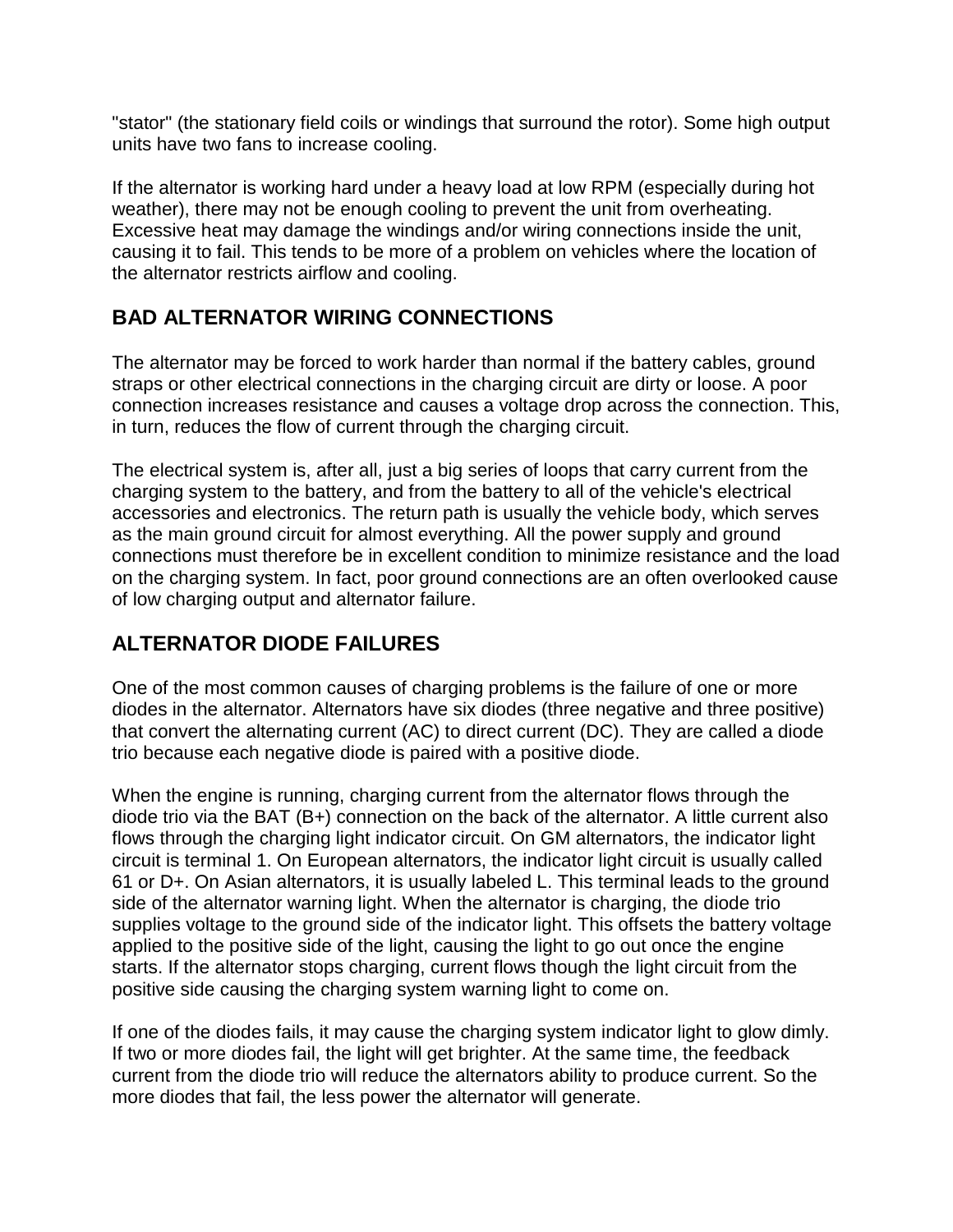A bad connection or open circuit between the alternator output terminal and the positive battery terminal will force the charging current to follow a parallel route through the diode trio and out of the alternator. This heavier than normal current flow through the diodes will cause them to overheat and fail. Consequently, if you have replaced an alternator before because of bad diodes, and the replacement fails for the same reason, there is likely a bad connection or open circuit between the alternator BAT (B+) terminal and the positive side of the battery circuit. Do a voltage drop test to check the entire circuit.



## **VOLTAGE DROP**

Check for voltage drop across the connector A good reading is less than 0.2 volt

## **ALTERNATOR CIRCUIT VOLTAGE DROP TESTS**

With the engine idling, touch one test lead of your voltmeter to the battery positive  $(+)$ post, and the other test lead to the BAT (B+) terminal on the alternator. Ideally, the voltmeter should read less than 0.2 volts.

If you see a voltage reading greater than 0.2 volts, it means there is excessive resistance somewhere in the circuit causing a voltage drop in the wiring circuit. Check all the wiring connections (use electronics cleaner to clean connections), and make sure the terminal connectors on the ends of the wires are clean and tight.

A negative side ground circuit test is made by touching one voltmeter test lead to the alternator housing, and the other test lead to the negative battery post (not the terminal clamp) with the engine running and charging system loaded. If good, the voltage drop should be 0.2 volts or less. If higher, inspect and clean all ground connections as needed. Also, check for broken, loose or missing ground straps between the engine and body.

If the alternator output circuit and ground circuits test good (voltage drop less than 0.2 volts) and the vehicle has a history of repeated alternator failures due to burned out diodes, check for a shorted indicator light terminal.

Checking for voltage drops in a circuit is a good way to find hidden problems that may be causing a charging problem. Voltage drop tests must be done while the engine is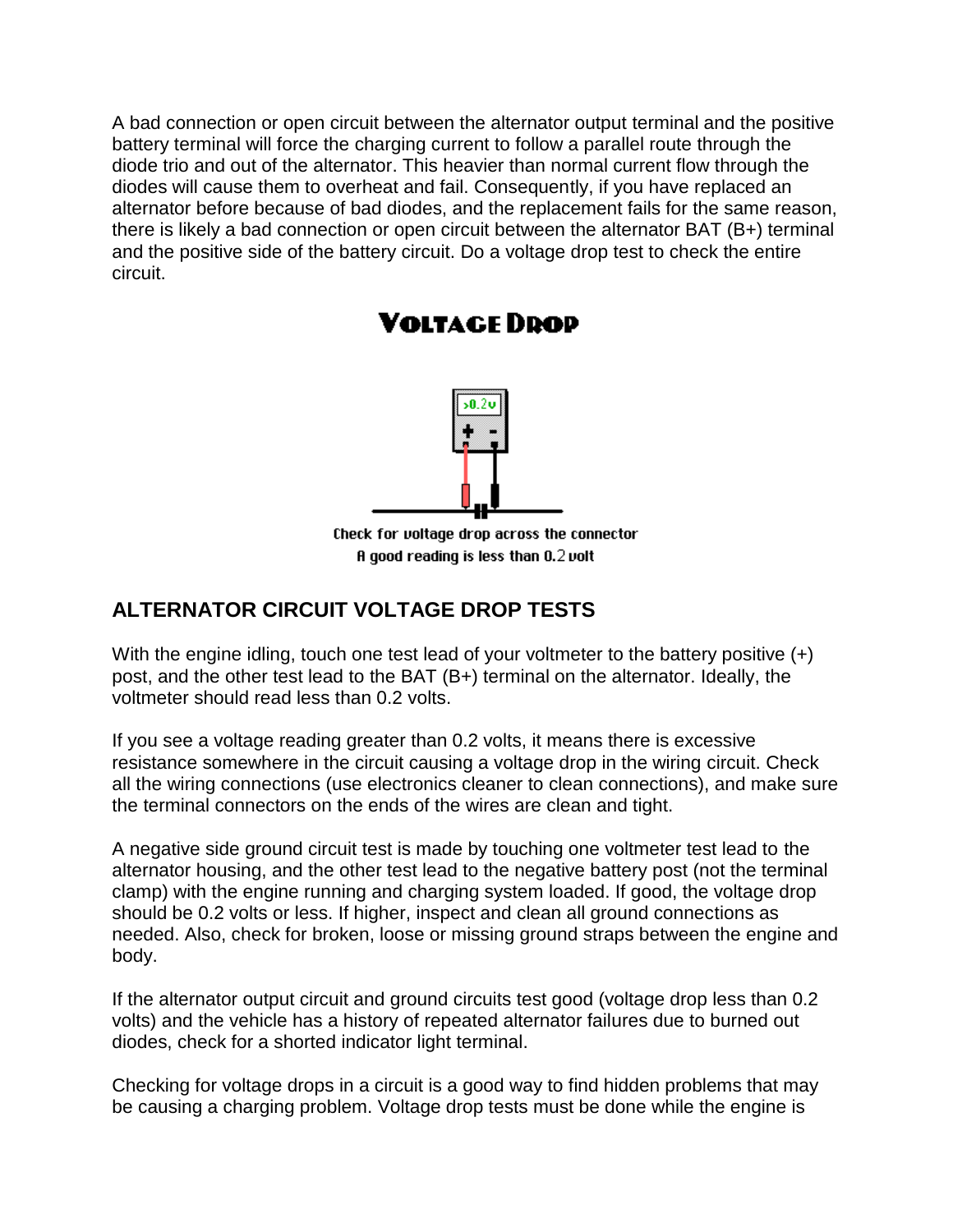idling with a charging load on the system. In other words, there must be voltage flowing through the circuit for the voltage drop test to detect a problem. Voltage always follows the path of least resistance, so if the connection being tested has too much resistance some of the voltage will flow through the voltmeter and create a small voltage reading.

## **ALTERNATOR VIBRATIONS**

Loose alternator mounting bolts and brackets can cause vibrations which may damage the alternator. A bad belt tensioner can also be another source of damaging vibrations (which is why the tensioner should always be checked when changing a serpentine belt).

A cycling buzzing noise may indicate an alternator bearing failure, or a bad diode that is allowing current to flow in the wrong direction. Either way, the alternator will have to be rebuilt or replaced.

#### **ALTERNATOR REPLACEMENT TIPS**

See the related article on [How To Replace an Alternator.](http://www.aa1car.com/library/how_to_replace_alternator.htm)

**Have your old alternator bench tested.** Alternators have one of the highest warranty return rates of any component on a vehicle. Many units are returned needlessly either because of faulty diagnosis (there was nothing wrong with the original unit or the replacement unit), or because an overlooked problem caused a repeat failure. One way to reduce this problem is to take your old alternator to an auto parts store with an alternator bench tester and have it tested BEFORE you buy a replacement. If the old alternator tests bad, you need to replace it. But if it tests good, the problem is something else in the charging system.



*Most auto parts stores have an alternator bench tester. Have your old unit tested to see if it is good or bad.* 

*If your alternator tests good, the problem is not a bad alternator but something else.*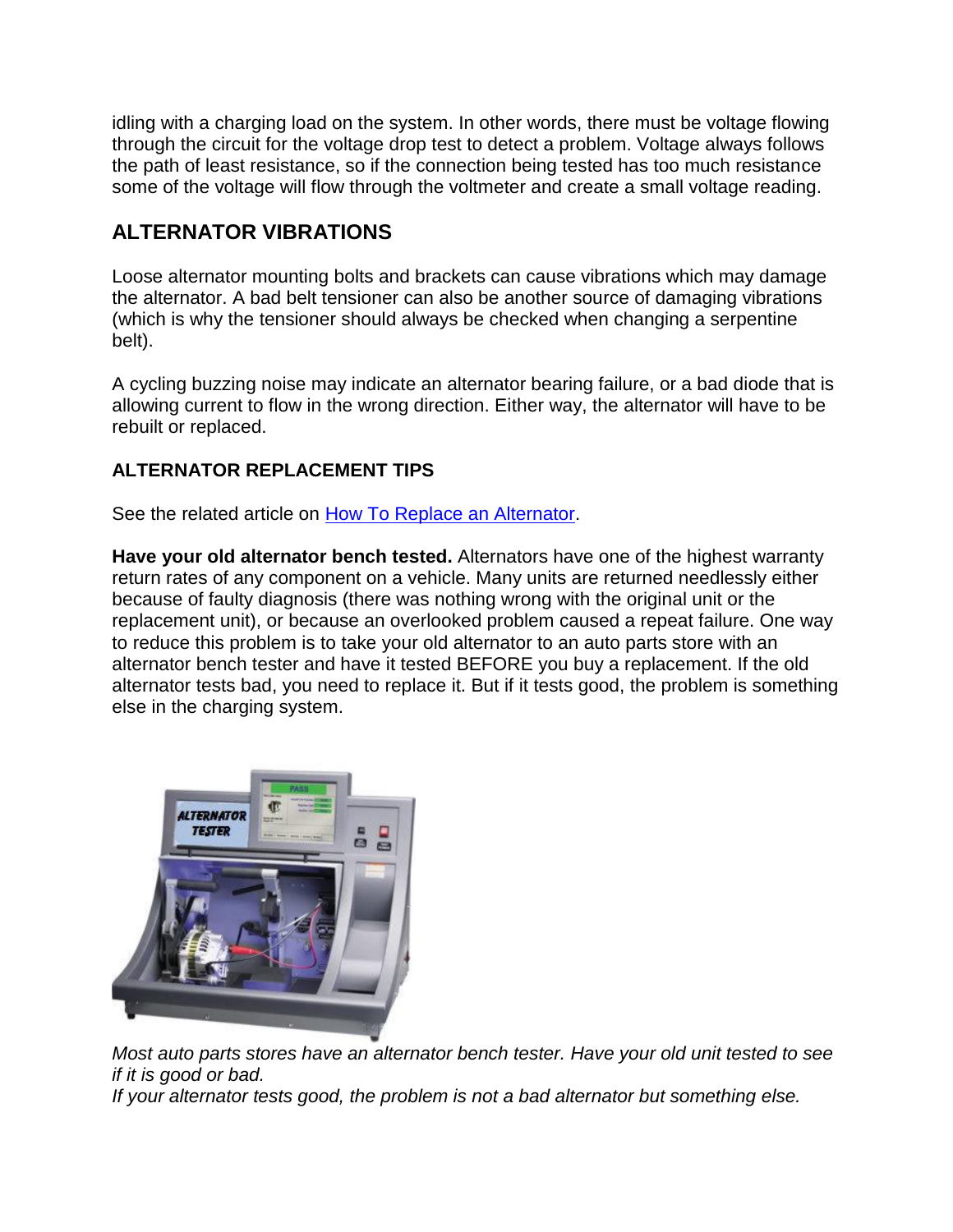**Have the NEW alternator bench tested, too.** For added insurance, you might also ask the parts store to bench test the new or reman alternator they are selling you to make sure it is charging properly. Better to catch a defective unit at the store than after you have installed it on your car.

**Check the wiring harness and terminals.** One way to minimize the risk of premature failures and unnecessary warranty returns is to always check for resistance (voltage drops) in the charging circuit connections. This includes both the positive and negative battery cable connections, alternator power circuit and ground circuit as just described.

Voltage drops on the positive side can cause undercharging.

Voltage drops on the negative side can cause overcharging (fools the voltage regulator into thinking the battery is low).

**Use a battery charger to recharge the battery.** Alternators are designed to maintain battery charge, not to recharge a dead battery. If the battery is run-down or dead, therefore, it should be recharged with a battery charger before the vehicle is driven, or before a replacement alternator is installed. This will minimize the stress on the charging system and reduce the risk of overheating and failure.

**Test the battery to make sure it is still good.** The condition of the battery should always be tested if it fails to hold a charge or a charging problem is suspected. The problem may be an old battery that needs to be replaced, not a bad alternator.

**Get the correct alternator pulley.**Make sure the pulley on the replacement alternator is the same as the one on the old unit. Many late model alternators are now equipped with an overrunning pulley decoupler that allows the alternator to momentarily disengage from the belt drive where there are sudden changes in belt speed. This reduces noise and harshness, and prolongs the life of the serpentine belt. If a replacement alternator with an ordinary direct drive pulley is installed, it could lead to premature belt failure. For more information about this subject, see [www.decouplerpulley.com.](http://www.decouplerpulley.com/)

**Replace the serpentine belt.** If the serpentine belt has more than 50,000 miles on it, throw it away and replace it with a new one.

**Check the automatic belt tensioner.** If the automatic belt tensioner is rusted, weak or stuck, it won't maintain the proper tension on the serpentine belt, allowing it to slip.

## **MORE ALTERNATOR CHARGING CHECKS**

\* On some GM vehicles, a voltage drop of up to 0.5 volts on the positive side may be acceptable. Check service specifications.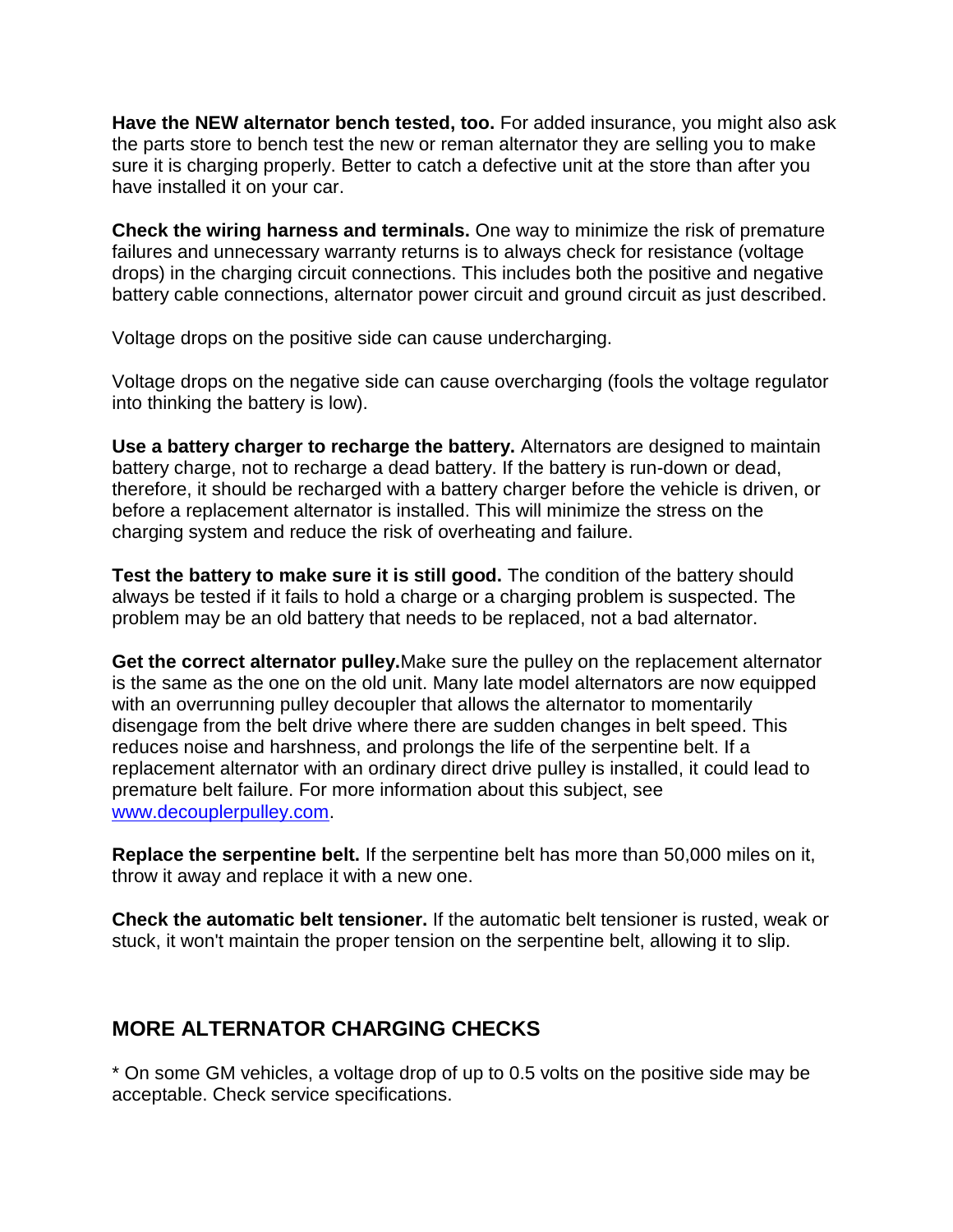\* If a battery keeps running down and the charging system appears to be functioning normally, the problem may be a higher than normal parasitic electrical drain on the battery when the key is off. On most vehicles, the normal drain on the battery should be 50 milliamps or less. But on some late model Fords, the normal drain may 300 to 400 milliamps with a few drawing as much as 850 milliamps for up to an hour after the engine is shut off (the modules are in stand-by mode during this period). After all the modules shut down, though, the current drain on the battery should drop to 50 milliamps or less.

• Peak loads and prolonged idle conditions can result in battery discharge, since the alternator cannot keep up with the power usage. Idling for long periods of time with the lights, defrosters, heater, radio on can pull more amps out of the battery than the charging system can put back into it. You may think you have a charging problem, but there is nothing wrong with the alternator.

## **Charging Related Recalls**

#### **Chrysler Alternator Failure Recall - October 2014**

Chrysler issued recall # 106345 for alternator failures on the following models: 2011- 2014 Chrysler 300, Dodge Charger, Challenger, and Durango; and 2012-2014 Jeep Grand Cherokee (manufactured April 22, 2010 to January 2, 2014) with a 3.6L engine and 160 amp alternator. Chrysler says the alternator may fail without warning, causing the battery to run down and/or the vehicle to stall.In the affected vehicles, the alternator may suddenly fail.



[Alternator Failure Causes](http://www.aa1car.com/library/alternator_failure_causes.htm)

**[How To Replace an Alternator](http://www.aa1car.com/library/how_to_replace_alternator.htm)** 

[Battery Safety & Jump Starting \(Read First!!!\)](http://www.aa1car.com/library/battery_safety.htm)

[Hybrid Safety Hazards](http://www.aa1car.com/library/hybrid_hazards.htm)

[Battery Disconnect Problems](http://www.aa1car.com/library/battery_disconnect_problems.htm) (Read This BEFORE Disconnecting or Replacing Your Battery)